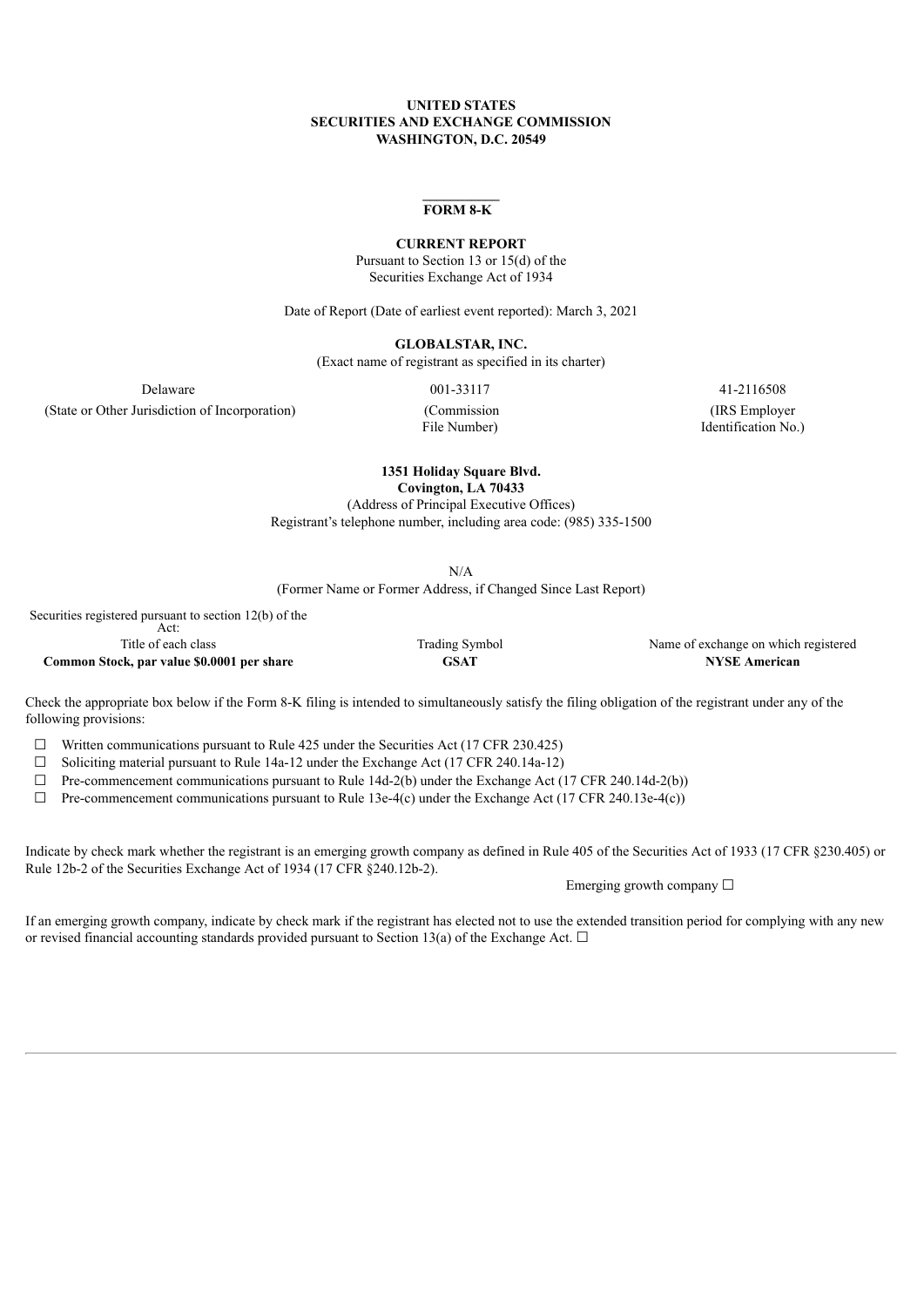# **Item 2.02 Results of Operations and Financial Condition.**

On March 3, 2021, Globalstar, Inc. (the "Company") issued a press release to report fourth quarter and year ended December 31, 2020 operating and financial results. The text of the press release is furnished as Exhibit 99.1 to this Form 8-K. The documents available on, and the contents of, our website are not incorporated by reference into this Report.

The information in this Current Report on Form 8-K and the Exhibit attached hereto is furnished pursuant to the rules and regulations of the Securities and Exchange Commission and shall not be deemed "filed" for purposes of Section 18 of the Securities Exchange Act of 1934 (the "Exchange Act") or otherwise subject to the liabilities of that section, nor shall it be deemed incorporated by reference in any filing under the Securities Act of 1933 or the Exchange Act, except as expressly set forth by specific reference in such a filing.

#### **Item 9.01 Financial Statements and Exhibits.**

*(d) Exhibits.*

99.1 Press [release](#page-3-0) dated March 3, 2021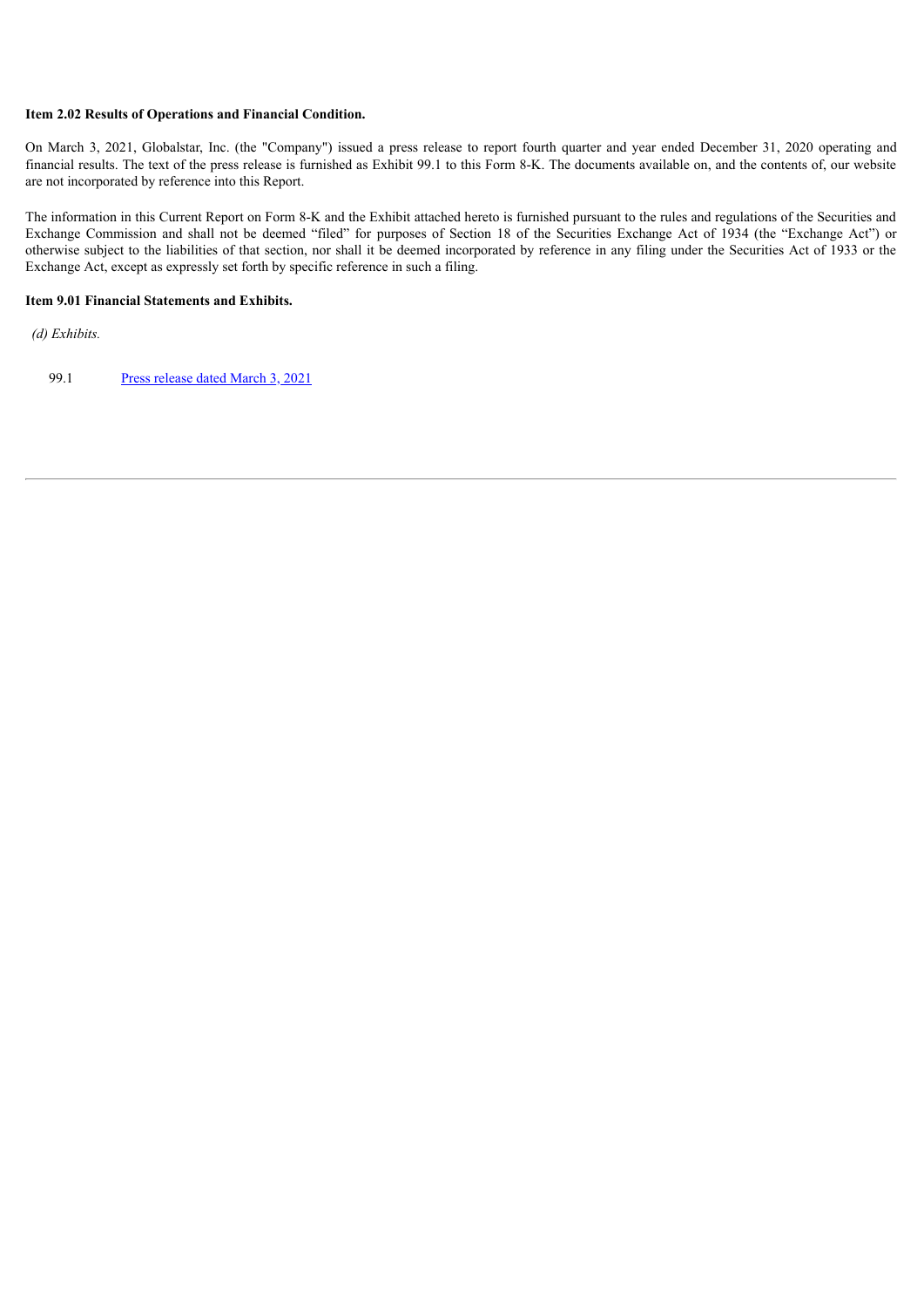# **SIGNATURES**

Pursuant to the requirements of the Securities Exchange Act of 1934, the Registrant has duly caused this report to be signed on its behalf by the undersigned hereunto duly authorized.

GLOBALSTAR, INC.

/s/ David B. Kagan

David B. Kagan Chief Executive Officer

Date: March 3, 2021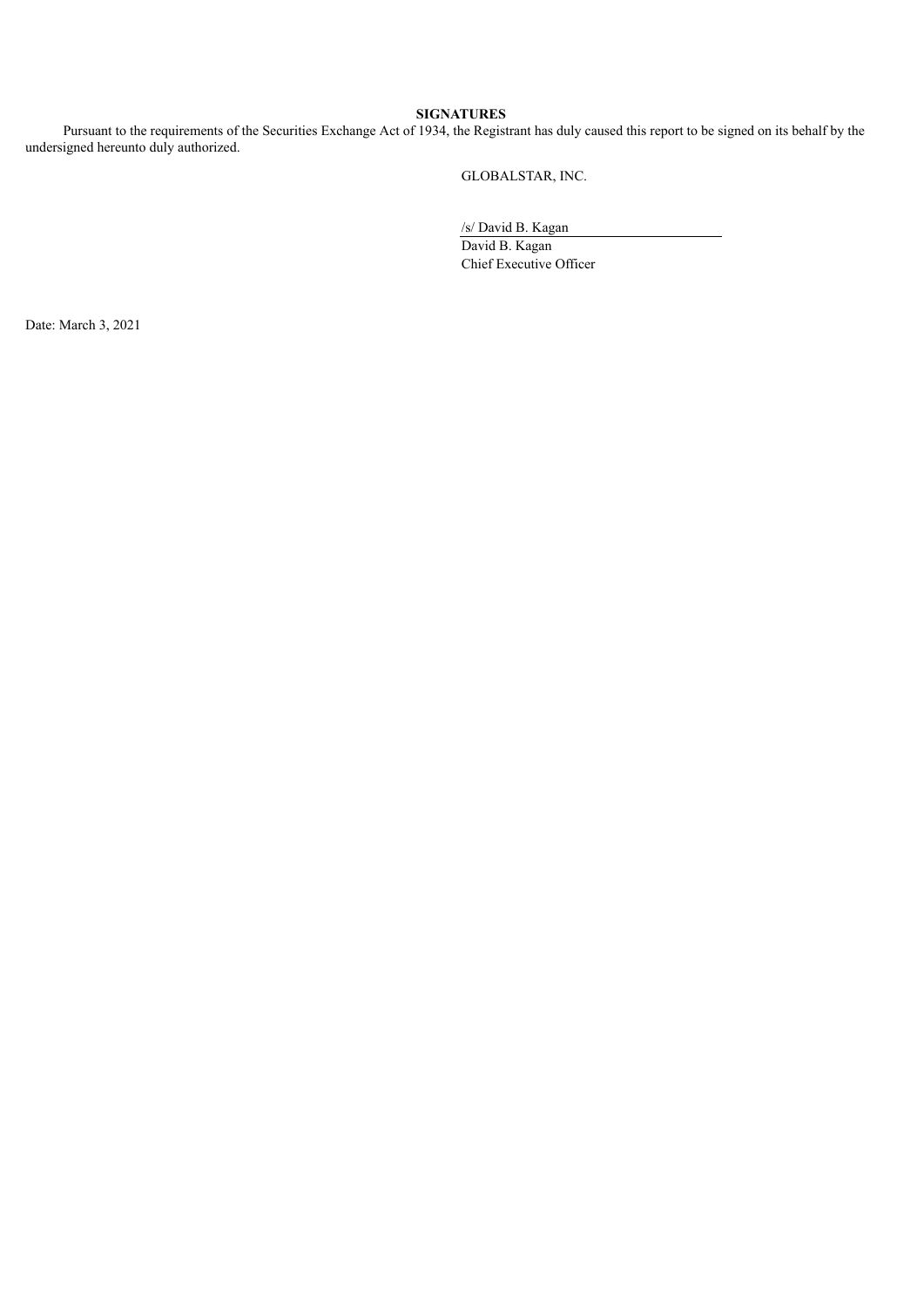<span id="page-3-0"></span>

# **GLOBALSTAR ANNOUNCES 2020 FINANCIAL RESULTS AND BUSINESS UPDATE**

**Covington, LA (March 3, 2021**) - Globalstar, Inc. (NYSE American: GSAT) today announced financial and operating results for the fourth quarter and year ended December 31, 2020.

Dave Kagan, Chief Executive Officer of Globalstar, commented, "2020 was a very productive year for Globalstar as we surpassed a series of milestones in both the satellite business and in terrestrial spectrum. Momentum has continued into 2021. In this release we provide an overview of the satellite business's recent performance and update our strategies going forward. We also revisit the terrestrial spectrum progress that we have made in recent months and expected developments in the next year. This release is meant to offer investors a fulsome view of where the Company is today and where we believe we are going."

The most significant development for Globalstar in recent weeks was Qualcomm Technologies' announcement of their Snapdragon X65 modem-RF System which includes support for 3GPP Band n53, covering S-band spectrum currently licensed to Globalstar. This marks a significant milestone for the Company and is critical to the commercialization of Globalstar's terrestrial spectrum. By having 5G band support for n53 in Qualcomm Technologies' 5G solutions, the potential device ecosystem expands significantly to include a host of consumer and industrial devices.

Another recent spectrum-related announcement is the planned deployment of Band 53 at the Port of Seattle. This deployment is one of many we expect will come through our partnership with Nokia. The Company also recently announced an alliance with Paul Jacobs's company XCOM Labs, where Globalstar and XCOM will jointly pursue private network opportunities in dense environments. With regulatory, standardization and ecosystem hurdles behind it, and with the help of a growing list of a high quality companies, the Company is well positioned to meet increasing demands for licensed spectrum for both 5G dedicated networks and new private LTE/5G business models.

Mr. Kagan continued, "2020 brought a record number of activations for our SPOT products. This has continued into 2021, with sales of outdoor and recreational equipment maintaining elevated levels in this social distancing environment. We are pursuing growth through new partnerships, such as with Battlbox, a subscription box service popular with the SPOT demographic as well as our partnership with Jeep which was announced last year."

Demand for Globalstar's Commercial IoT products was unfavorably impacted by the exposure to the oil and gas industry throughout 2020, however, this trend is reversing in 2021 as exploration and production activity recovers. Globalstar continues to believe IoT is a transformative growth story which is driving increased focus in this area of the business and believes it will soon have a product suite that significantly improves its competitive position, including the introduction of a two-way IoT device, which is first priority on the product road map. Ceres Tag supplies satellite services to the livestock industry through the world's first and only satellite connected smart ear tag. Our value-added resellers in this market vertical expect orders of up to 300,000 units over the next 24 months, and we anticipate significant growth thereafter. As the Company has communicated previously, this is low ARPU business but also low churn, not capacity-demanding and one of our largest IoT growth opportunities to date. Globalstar's low earth orbit satellite constellation is well suited to deliver connectivity to small, low-cost devices due to a combination of the network architecture and its low band spectrum position. The livestock opportunity is a match for the types of service and price point that the Company can offer. While this is a one-way service, the Company is focused on expanding applications to deliver similar opportunities in the two-way market just as we did when SPOT expanded to two-way, multiplying the addressable market in outdoor retail beyond positioning and emergency services to full messaging applications. In IoT we will have both one and two-way products providing transparency in the logistics supply chain and expanding from tracking-only to tracking combined with command and control applications where needed.

Mr. Kagan concluded, "Finally, we are on sound footing relative to our debt repayment obligations with the funding of our second quarter 2021 principal payment fully committed. We are required to raise \$45 million through equity proceeds this month and we confidently expect to meet this requirement through second lien warrant exercises. Pro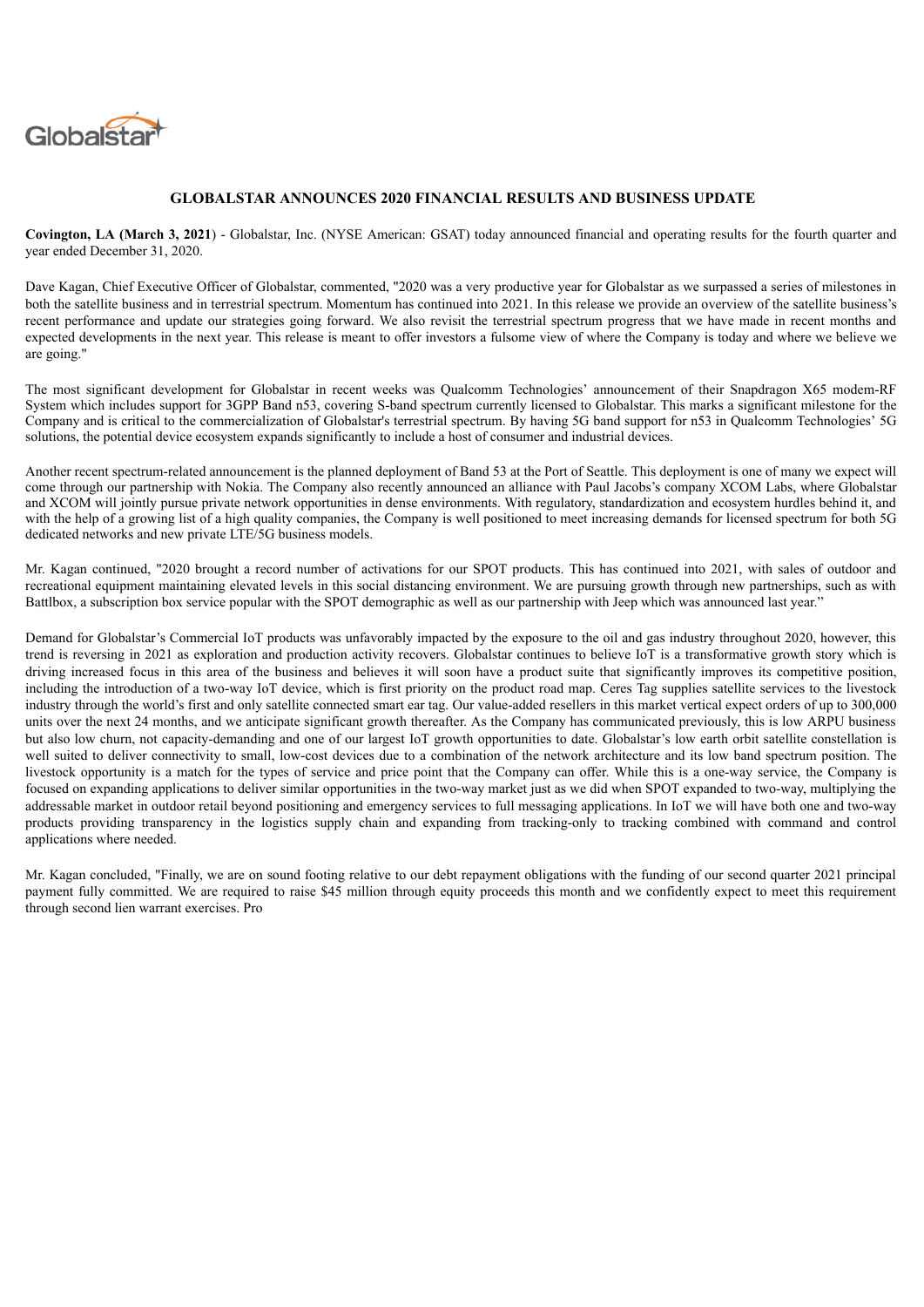forma for the scheduled second quarter payment, we will have only approximately \$90 million of first lien principal outstanding, net of restricted cash."

The Company expects to file a Prospectus Supplement at the end of this month following the anticipated exercise of the remaining warrants held by the Company's second lien lenders. This Prospectus Supplement completes the registration for the shares underlying the warrants issued in November 2019 and does not relate to any new financing, nor does it indicate an intention of any holders to sell their shares upon exercise. If all remaining warrants are exercised prior to the expiration date on March 31, the Company expects total proceeds of \$43.7 million, which would reduce the principal outstanding under the Company's first lien facility agreement.

Jay Monroe, Executive Chairman of Globalstar, added, "While the team was largely unable to travel in the past year, we managed to capitalize on the time to make significant progress on our terrestrial spectrum efforts and continued to develop products we think will help us transform the satellite business. The development work over the last year culminated in several announcements in the first few weeks of 2021. Some of these announcements had been foreshadowed in prior earnings releases but hard milestones were recently passed representing tangible progress. The team continues to push every day towards our goal of maximizing the value of the diverse assets within Globalstar."

Globalstar controls a unique collection of assets for the future connected world. The Company's in-orbit LEO constellation allows it to offer low-cost connectivity to the billions of future connected devices outside of the terrestrial wireless footprint. While a variety of satellite constellations are being dreamt up and some are being launched, the new entrants are generally using higher frequency spectrum bands that make hand-held device mobility difficult, and are also addressing different business models than Globalstar. Globalstar has the advantage of being available now and is expanding the list of parties and subscribers that can leverage our low band, low power, and low price connectivity. Meanwhile, Globalstar's terrestrial spectrum is a global opportunity that can offer a controlled, licensed spectrum resource to future applications where secure reliable connectivity is critical. While Band 53 is currently ready to service the needs of more bespoke deployments like ports, the recent news of broad chip availability expands the ecosystem and reduces barriers to use. Spectrum is a non-depleting natural resource and the Company is looking forward to the annuity-like cash flow that management expects to generate.

Mr. Monroe continued, "The bear thesis on Globalstar has been some combination of a not wide enough terrestrial spectrum band, low power levels, underperforming satellite business and balance sheet risks. But our recent announcements of milestones hit over the last few months deliver against each element of this thesis. The announcement of Nokia's work with Tideworks and Band 53's inclusion in major 5G chipsets provides more concrete evidence that there are current use cases for our spectrum resource. The Ceres Tag announcement is another example, like the SPOT franchise before it, to address the underperforming satellite business narrative. Other near-term opportunities will address any remaining satellite performance arguments. Lastly, as the equity market begins to reflect more of the value we have long seen, the balance sheet risks continue to diminish, allowing investors to more comfortably see what we are developing."

The Company is aggressively commercializing Band 53 globally and expects to close many revenue generating opportunities both in the US and in other approved countries in 2021. Management looks forward to sharing those wins as they are completed. Opportunities in 2021 are likely to remain in the transportation, logistics, oil and gas or mining sectors but the Company looks forward to reaching broader markets as the new 5G modem is deployed. The recent successes of Anterix's private networks deals, CBRS and the C-band auction have all combined to highlight the value for spectrum, especially licensed spectrum, and Globalstar looks forward to deals and deployments in a similar fashion.

While commercialization efforts have picked up, the Company is still proceeding with multiple regulatory efforts around the world. Today, the Company's terrestrial authorities cover 730 million people with 9.1 billion MHz-POPs and we expect to continue to add more approved countries. The Company is also developing other regulatory strategies to further increase the value of Globalstar's other spectrum bands and satellite resources after successfully "terrestrializing" Band 53 in Canada, Brazil, Kenya and South Africa in roughly the last year.

Mr. Monroe concluded, "As many of you know, I spend the vast majority of my time trying to maximize the value of Globalstar. Thermo also has venture and late-stage investments outside of Globalstar which have been made to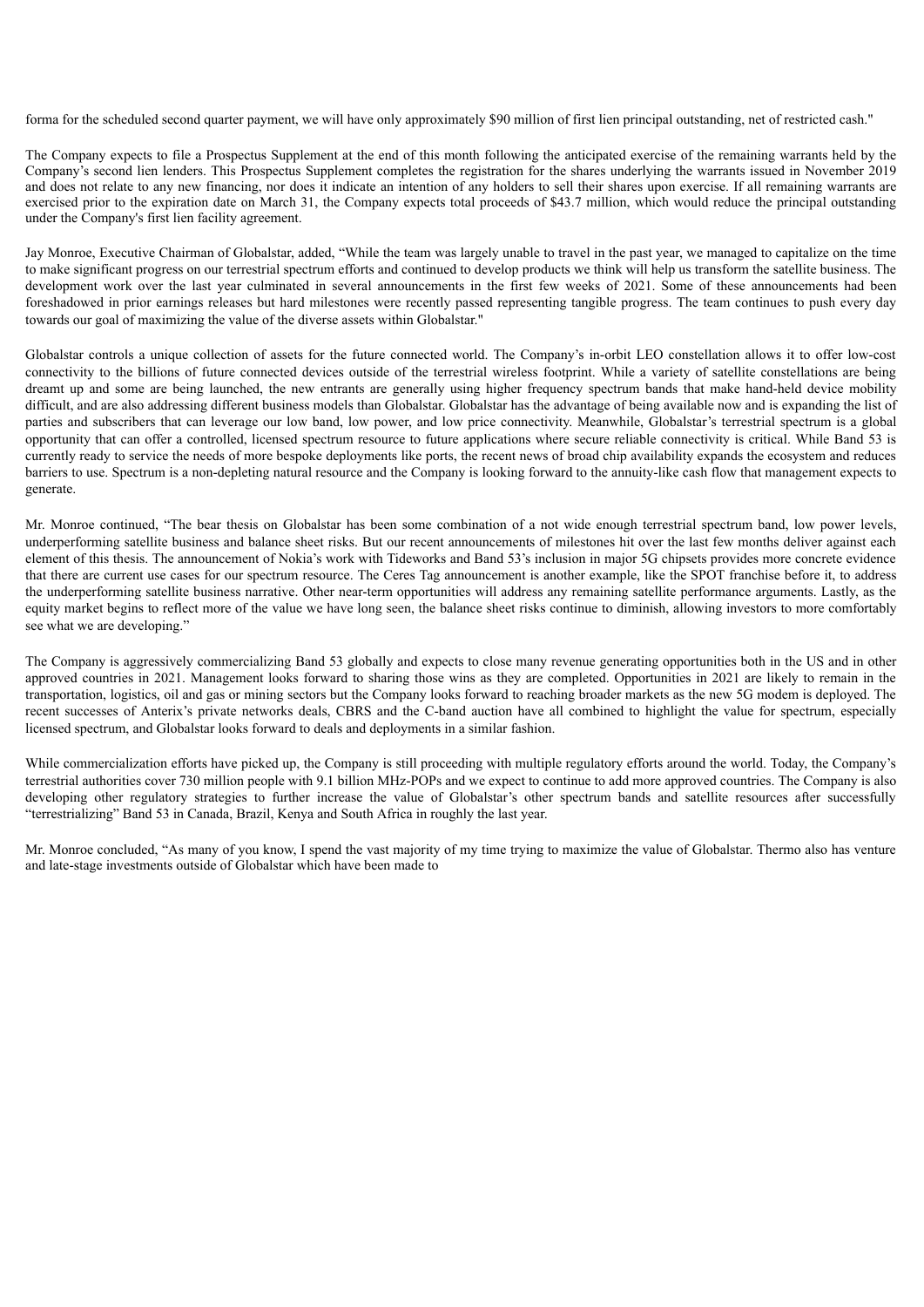deliberately create synergies intended to benefit Globalstar. Fitting this theme, Thermo has made small, minority investments in Orion Labs, Pivotal Commware, Airspan, Recon Dynamics and XCOM Labs. Each one of these companies is either working directly to create Band 53 opportunities and provides insight into new mission critical networks or is advancing new opportunities in satellite services. Independent profit to Thermo from these investments is a secondary motivation with the primary intention being to back great technologies and management teams whose products and services can improve Globalstar's prospects.

"These companies are at different stages of their development, but all have increased our conviction that we are entering a substantial secular growth period for new telecom equipment, related software and services. Airspan is building new small cell networks in the US and abroad. Pivotal is driving mmWave deployments that could alter the dynamic between cable and wireless which have direct implications for Band 53. Recon offers operational intelligence through their adaptable sensor technology connected terrestrially or over our satellites. Orion allows the "undesked" worker to communicate effectively with their teams, a vital application in many private networks. XCOM is doing exciting things to allow highly spectrally efficient connectivity in very dense and dynamic environments and providing the network for advanced VR and AR experiences with better mobility. All of these companies are cutting edge and actively helping Globalstar better position the satellite and spectrum resources to maximize their value.

"While 2020 was an exciting year, the Company expects 2021 to be the defining year where our assets are transformed from what were speculative opportunities to producing meaningful revenue."

# **FOURTH QUARTER FINANCIAL REVIEW**

#### *Revenue*

Total revenue for the fourth quarter of 2020 increased \$1.3 million, or 4%, from the fourth quarter of 2019 due to an increase in service revenue, offset partially by a decrease in subscriber equipment sales revenue.

Service revenue increased \$2.4 million, or 9%, in the fourth quarter of 2020 compared to the fourth quarter of 2019. This increase was due to higher engineering services revenue of \$2.4 million, which was related primarily to a network feasibility study. Additionally, in the fourth quarter of 2020, we recognized \$2.9 million of revenue associated with a contract that was executed in 2007 for the construction of a gateway in Nigeria. This contract was terminated in December 2020 due to a lack of performance by the partner, and our performance of all obligations in accordance with the terms of the contract. Offsetting these two items was a decrease in subscriber-driven revenue streams totaling \$2.9 million, primarily due to lower Duplex and SPOT service revenue.

The decline in Duplex service revenue was due primarily to fewer average subscribers driven by normal churn in the base exceeding gross activations over the last twelve months. Notably, however, gross activations during the fourth quarter of 2020 were up nearly 7% from the prior year's quarter following a higher volume of Duplex handset sales during 2020. The decline in Duplex service revenue was also impacted by lower ARPU resulting from lower priced service plans and promotional pricing in place during 2020, which contributed to higher activations.

The decline in SPOT service revenue in the fourth quarter of 2020 was due to fewer subscribers and lower ARPU. The decrease in SPOT subscribers during 2020 is due to elevated churn, both voluntary and involuntary. While the involuntary churn is related to subscriber base cleanup and, therefore, not expected to recur, we have various initiatives underway that are focused on reducing voluntary subscriber churn, which has normalized in recent months. Importantly, gross subscriber activations were 22% higher during the fourth quarter of 2020 from the prior year's fourth quarter. The decrease in SPOT ARPU was due to lower-priced service plans rolled out during mid-2019, including flex plans which allow subscribers to suspend their service when not in use. These competitive pricing and service options contributed to higher activations during 2020.

The decline in Commercial IoT service revenue in the fourth quarter of 2020 was due primarily to lower ARPU. We issued service credits to certain of our largest customers that operate in the oil and gas industry in order to support them and their direct customers following the market downturn in 2020; we do not expect these credits to recur in 2021. Average subscribers were also lower due to the impact of COVID-19, which reduced overall demand in 2020.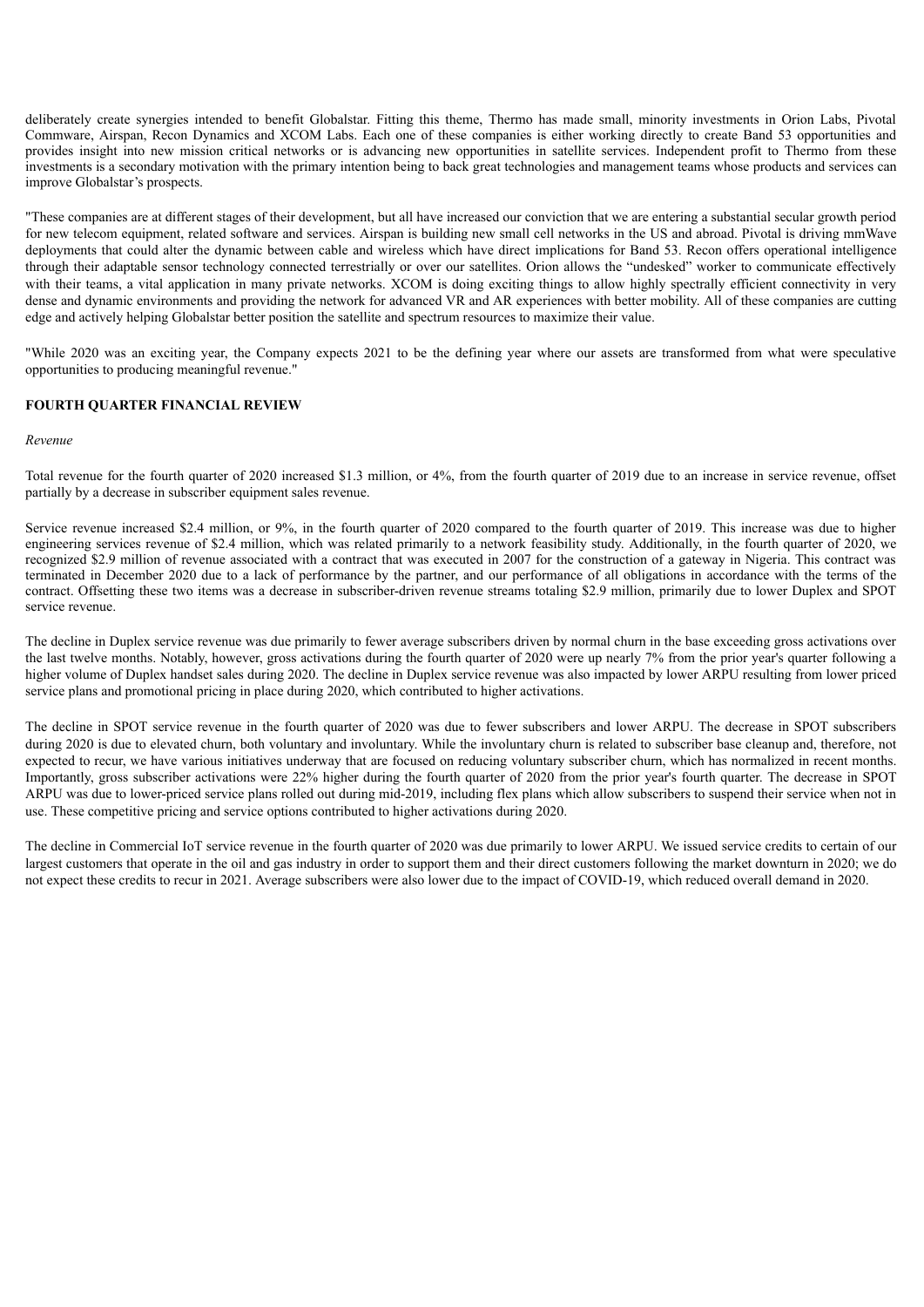Subscriber equipment sales revenue decreased \$1.0 million, or 19%, in the fourth quarter of 2020 compared to the fourth quarter of 2019. This decline was due primarily to a decrease in Commercial IoT sales, offset partially by an increase in SPOT equipment sales. We experienced lower demand for our Commercial IoT devices from our customers that operate in the oil and gas industry. To address this concentration risk, we continue to diversify and expand our value-added reseller partnerships to both reduce our exposure to cyclical downturns in any particular industry and broaden our reach to new verticals. Integrated closely with this expansion is an augmented product lineup that addresses the connectivity needs of various customers and deployment strategies.

Offsetting the decline from Commercial IoT sales was an increase in revenue generated from SPOT hardware sales. This increase in volume of SPOT sales is driven primarily by SPOT Gen4™, our refreshed SPOT Satellite GPS Messenger, which was launched in August 2020 as well as SPOT X®. Included in fourth quarter of 2020 sales were 8,500 units sold as part of our partnership with monthly subscription box service, Battlbox.

# *Loss from Operations*

Loss from operations decreased \$2.0 million, or 12%, to \$15.1 million in the fourth quarter of 2020. This decrease was driven by higher revenue of \$1.3 million and lower operating expenses of \$0.7 million. Lower operating expenses resulted primarily from lower cost of subscriber equipment sales and asset impairment charges. Slightly higher marketing, general and administrative (MG&A) expenses and depreciation, amortization and accretion partially offset these decreases. The decrease in cost of subscriber equipment sales was generally consistent with the decrease in revenue from subscriber equipment sales. Lower asset impairment charges were due to the write-down of the carrying value of our former gateway site in Nicaragua based on the expected selling price of this property as of December 31, 2020.

#### *Net Loss*

Net loss was \$21.7 million for the fourth quarter of 2020 compared to \$37.7 million for the fourth quarter of 2019. Lower interest expense, changes in foreign currency exchange rates, and fluctuations in non-cash derivative valuation adjustments primarily impacted net loss during the respective periods.

#### *Adjusted EBITDA*

Adjusted EBITDA of \$9.8 million for the quarter ended December 31, 2020 was generally flat from the prior year's fourth quarter. Lower revenue of \$1.9 million was offset by a \$1.9 million decrease in operating expenses (both excluding adjustments for non-cash or non-recurring items).

# **ANNUAL FINANCIAL REVIEW**

#### *Revenue*

During the twelve months ended December 31, 2020, total revenue increased 1% to \$128.5 million from \$127.8 million in 2019, after excluding a nonrecurring, out-of-period adjustment to Duplex service revenue that was recorded during the third quarter of 2019. The increase in total revenue was driven by higher service revenue of \$3.7 million offset by lower revenue generated from subscriber equipment sales of \$3.0 million.

This increase was due to higher engineering services revenue of \$10.5 million, which was related primarily to a network feasibility study. Additionally, we recognized \$2.9 million of revenue associated with a contract that was executed in 2007 for the construction of a gateway in Nigeria (as previously discussed). Lower subscriber-driven revenue totaling \$9.8 million negatively impacted service revenue during 2020; this decrease was primarily due to lower Duplex and SPOT service revenue.

Duplex service revenue decreased during 2020 due to fewer average subscribers driven by normal churn in the base exceeding gross activations over the last twelve months. Notably, however, gross activations during 2020 were up from 2019. While lower priced service plans and promotional pricing during 2020 contributed to the increase in activations,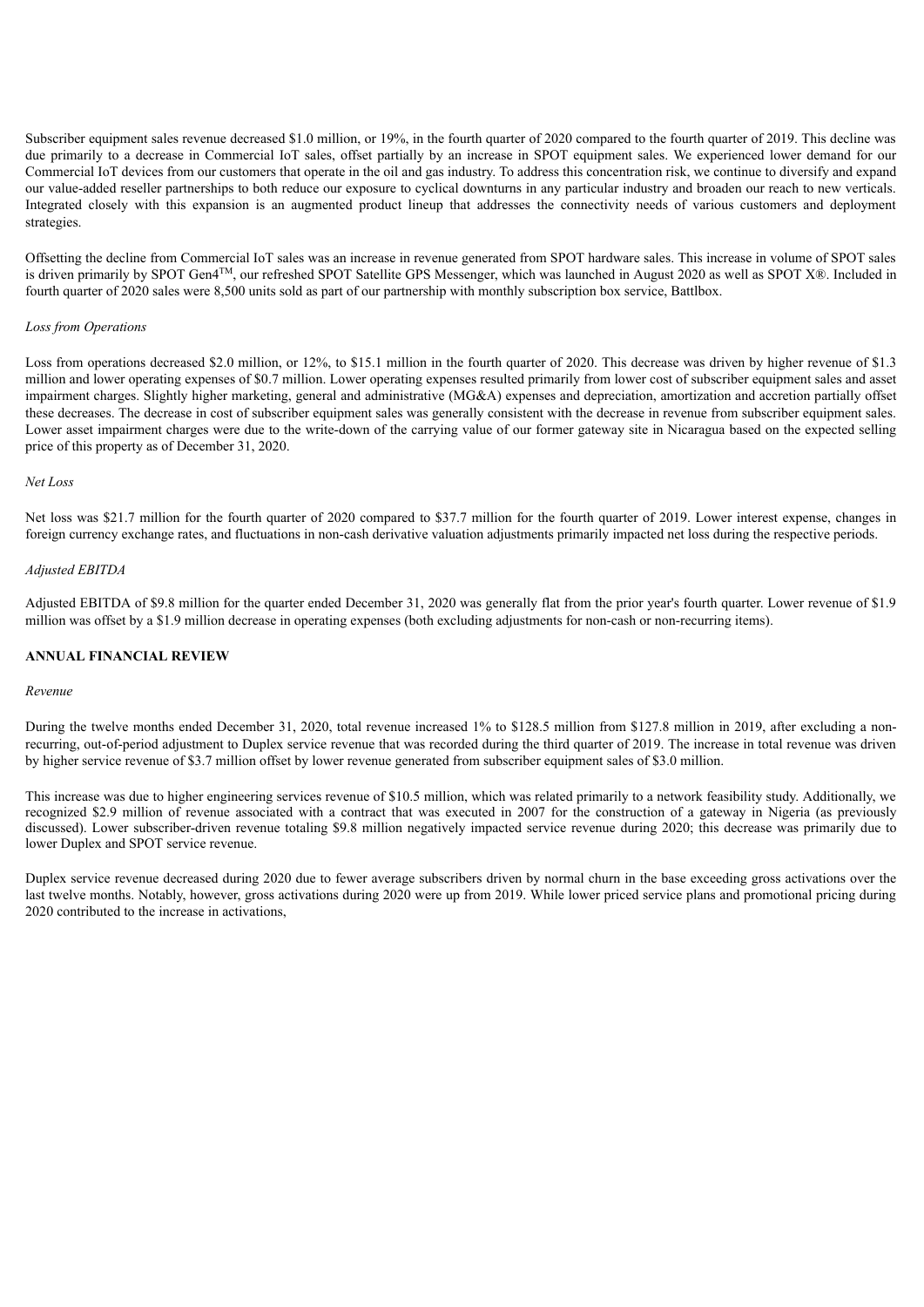these initiatives also lowered ARPU between the respective periods. Unfavorable exchange rate movements also reduced ARPU in 2020.

SPOT service revenue decreased during 2020 due primarily to lower ARPU. The decrease in ARPU was due primarily to lower pricing plans in place during the year that were originally rolled out in mid-2019. These plans include lower entry-level rates, as well as flex plans which attract seasonal users since they allow subscribers to suspend service when not in use. Fewer average subscribers also negatively impacted SPOT service revenue during 2020, consistent with the quarter over quarter discussion above. While churn was temporarily elevated during a portion of 2020, gross activations were 12% higher in 2020 from 2019. Competitive pricing and a change in consumer lifestyle following the start of the pandemic contributed to the record gross activations during the year.

Revenue from subscriber equipment sales was impacted primarily by fewer Commercial IoT sales, contributing \$4.2 million to the total decrease in subscriber equipment sales revenue. The decline in Commercial IoT sales was due to the impact on demand from the pandemic and downturn in the oil and gas industry. As previously discussed, we have various initiatives underway to stimulate demand in a diverse range of markets, expand our product offerings, and leverage new reseller partnerships in order to grow sales.

Offsetting the unfavorable impact from Commercial IoT were higher sales of Duplex and SPOT equipment. Hardware pricing and product mix were the primary drivers of the increase in Duplex revenue. The increase in revenue from SPOT equipment was driven by a higher sales volume of SPOT X® and SPOT Gen4<sup>TM</sup>, our newest SPOT Satellite GPS Messenger, which was launched in August 2020. As previously discussed, included in our SPOT Gen4<sup>TM</sup> sales were 8,500 units sold to Battlbox, a subscription box service, in December 2020. We expect to see an increase in gross subscriber activations during 2021 following distribution of these boxes to Battlbox subscribers.

#### *Loss from Operations*

Loss from operations improved by \$8.8 million, or 13%, during 2020 due to an \$8.1 million decrease in operating expenses and a \$0.7 million increase in total revenue (after excluding the out-of-period adjustment to Duplex service revenue previously discussed). The reduction in operating expenses was due to lower cost of services, cost of subscriber equipment sales and MG&A.

The decrease in cost of services was driven by lower maintenance costs due to revisions made with certain contracts to support our network as well as lower research and development costs due to the timing and scope of product development. The decrease in the cost of subscriber equipment sales was due primarily to the decline in volume of Commercial IoT equipment sales. The decrease in MG&A expenses was due to a \$3.1 million write-off of certain financing costs during 2019 as well as lower subscriber acquisition costs and travel, both impacted by COVID-19.

# *Net (Loss) Income*

Net loss was \$109.6 million for 2020 compared to net income of \$11.4 million for 2019 (after excluding the out-of-period adjustment to Duplex service revenue previously discussed). This fluctuation is due primarily to non-cash items, including a \$142.2 million decrease in derivative gains, offset partially by an \$14.1 million decrease in net interest expense and an \$8.1 million decrease in operating expenses (as previously discussed). The conversion of the Thermo loan in February 2020 contributed to the derivative activity in both 2020 and 2019. Lower interest expense was impacted primarily by lower interest on the First Lien Facility Agreement (due to the modification of this agreement in November 2019, which reduced the principal amount outstanding, as well as lower LIBOR rates during 2020) and lower interest on the Thermo loan (due to its conversion in February 2020); these items were offset partially by higher interest expense for the Second Lien Facility Agreement entered into in November 2019.

# *Adjusted EBITDA*

Adjusted EBITDA increased by 12% to \$42.2 million in 2020 due primarily to a \$2.6 million decrease in total revenue (for reasons previously discussed) and a \$7.0 million decrease in operating expenses (both excluding adjustments for non-cash or non-recurring items).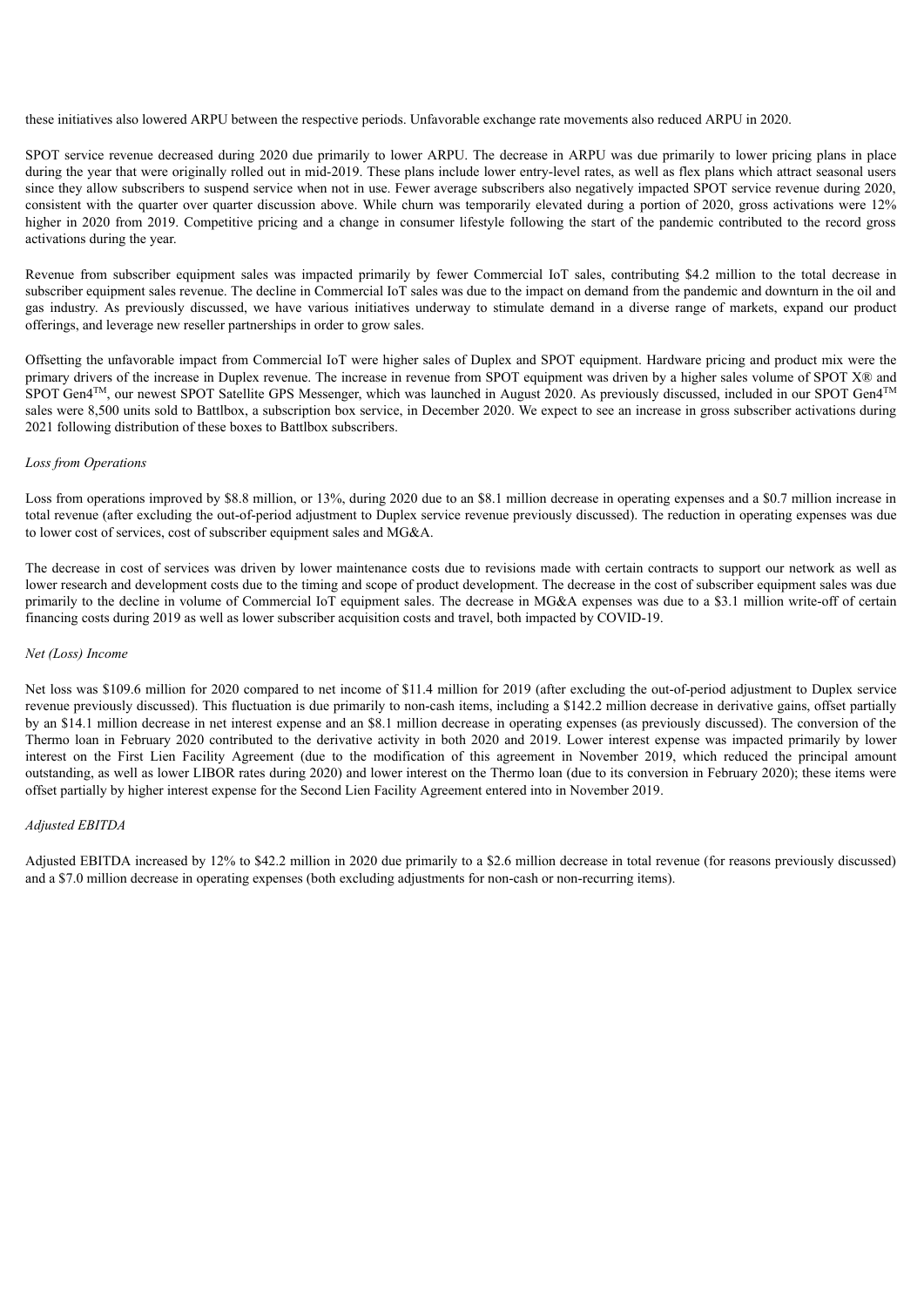# *Liquidity*

Cash and cash equivalents were \$13.3 million as of December 31, 2020, up from \$7.6 million at December 31, 2019. We also have \$54.7 million in restricted cash, which includes \$51.1 million reserved for the final principal and interest payment under our first lien facility agreement in December 2022 and \$3.6 million, which are equity proceeds received from warrants exercised through December 31, 2020, and is reserved for our second quarter of 2021 principal payment. Our sources of cash also include operating cash flows generated from the business. We expect our uses of cash over the next twelve months to include primarily operating costs, capital expenditures related to network expenditures and principal and interest payments. Our next scheduled principal payment is due in the second quarter of 2021 and is expected to be funded from the proceeds from the exercise of the remaining warrants issued to our second lien lenders that expire in March 2021. Through today, an additional 5.5 million warrants have been exercised at a price of \$0.38 per share.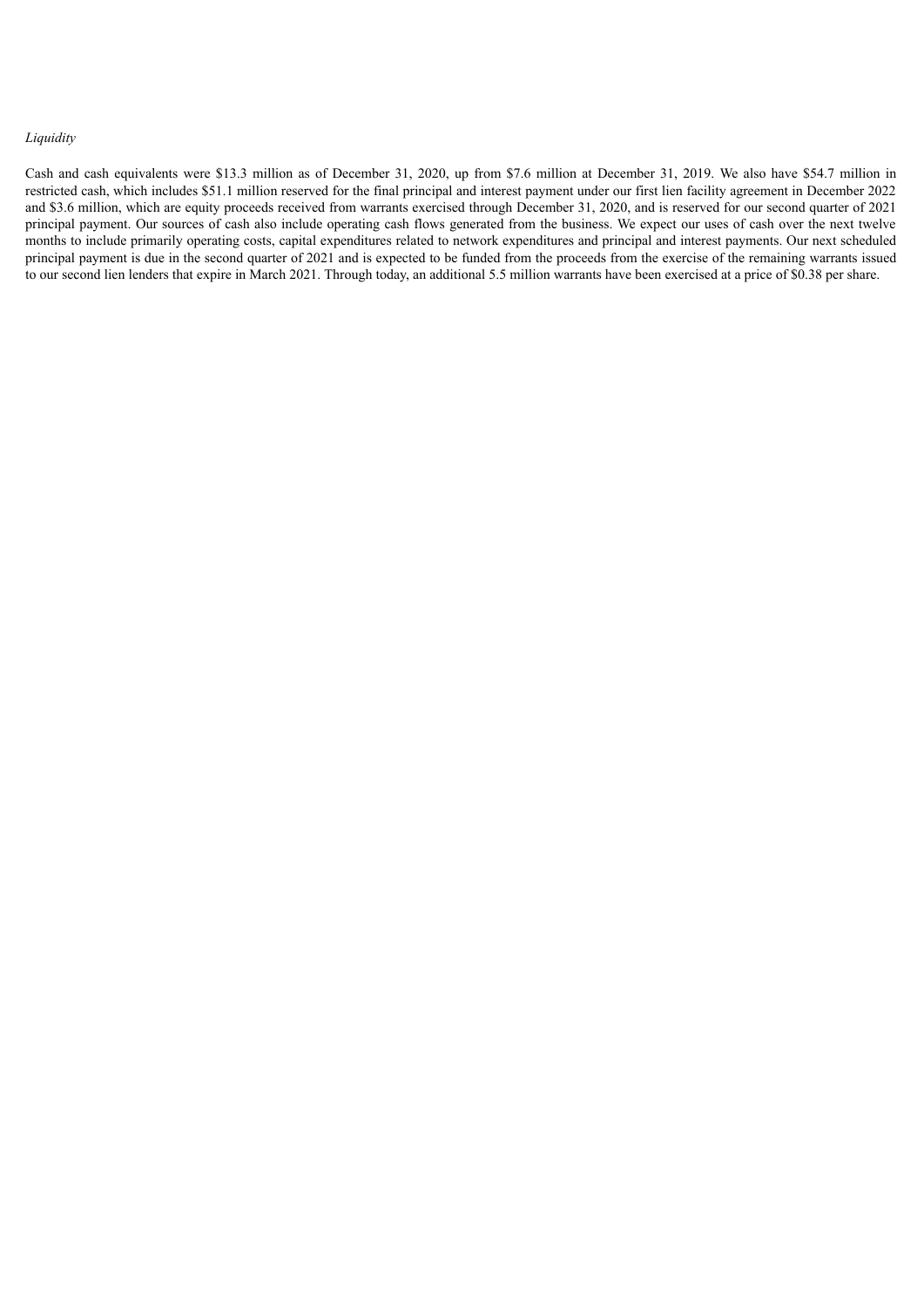#### **About Globalstar, Inc.**

Globalstar is a leading provider of customizable Satellite IoT Solutions for customers around the world in industries such as oil and gas, transportation, emergency management, government, maritime and outdoor recreation. A pioneer of mobile satellite voice and data services, Globalstar solutions connect people to their devices and allow businesses to streamline operations providing safety and communication and enabling mobile assets to be monitored remotely via the Globalstar Satellite Network. The Company's Commercial IoT product portfolio includes industry-acclaimed SmartOne asset tracking products, Commercial IoT satellite transmitters and the SPOT® product line for personal safety, messaging and emergency response, all supported on SPOT My Globalstar, a robust cloud-based enhanced mapping solution. Learn more at Globalstar.com.

Note that all SPOT products described in this press release are the products of SPOT LLC, a subsidiary of Globalstar, which is not affiliated in any manner with Spot Image of Toulouse, France or Spot Image Corporation of Chantilly, Virginia.

For more information, visit www.globalstar.com.

# **Investor Contact Information:**

Denise Davila Email: investorrelations@globalstar.com

# *Safe Harbor Language for Globalstar Releases*

This press release contains certain statements that are "forward-looking statements" within the meaning of the Private Securities Litigation Reform Act of 1995. These forward-looking statements are based on current expectations and assumptions that are subject to risks and uncertainties which may cause actual results to differ materially from the forward-looking statements. Forward-looking statements, such as the statements regarding our expectations with respect to the pursuit of terrestrial spectrum authorities globally, future increases in our revenue and profitability, the impact on our business due to unexpected events such as the COVID-19 coronavirus, and other statements contained in this release regarding matters that are not historical facts, involve predictions. Any forward-looking statements made in this press release are believed to be accurate as of the date made and are not guarantees of future performance. Actual results or developments may differ materially from the expectations expressed or implied in the forward-looking statements, and we undertake no obligation to update any such statements. Additional information on factors that could influence our financial results is included in our filings with the Securities and Exchange Commission, including our Annual Report on Form 10-K, Quarterly Reports on Form 10-Q and Current Reports on Form 8-K.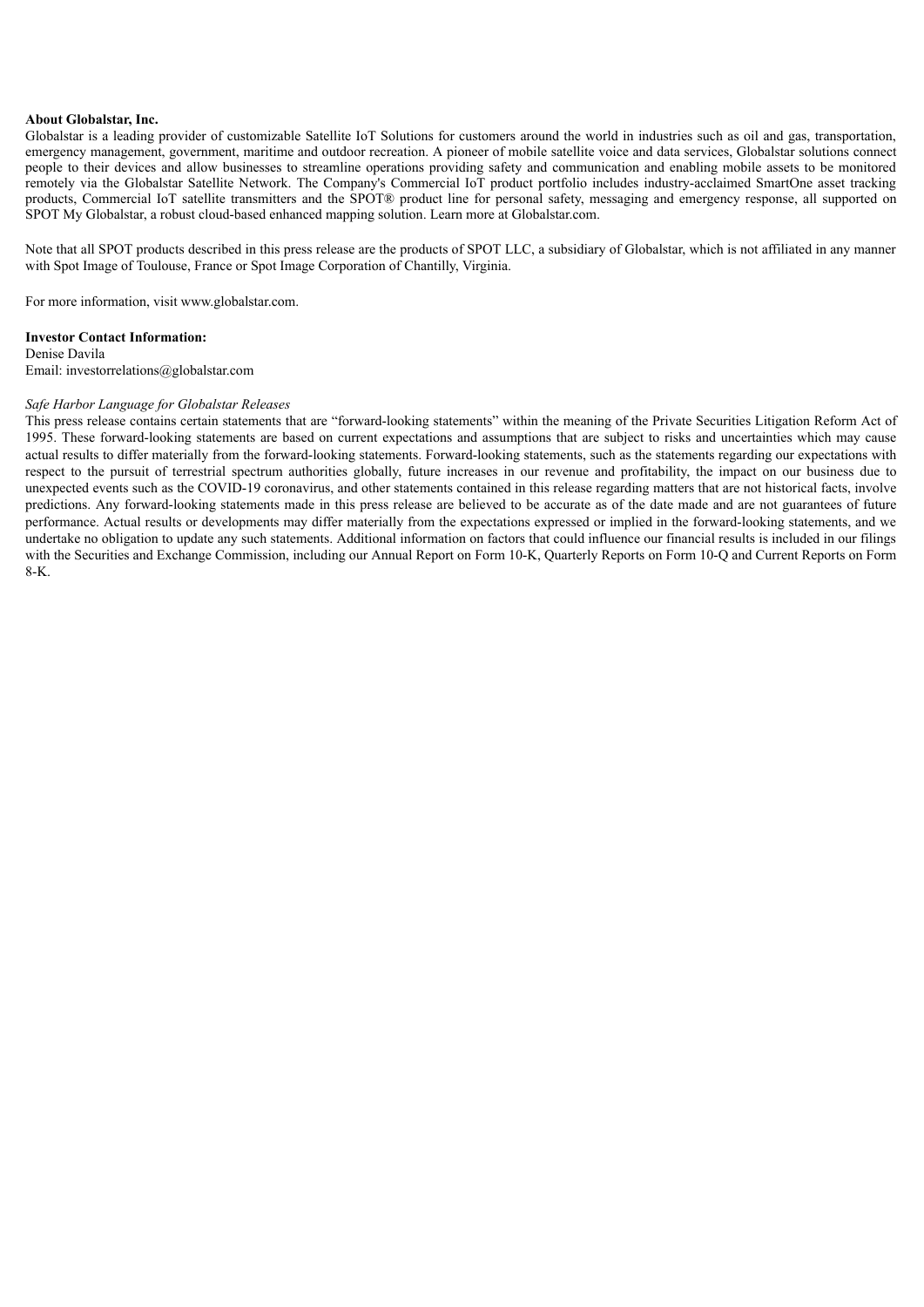# **GLOBALSTAR, INC. CONSOLIDATED STATEMENTS OF OPERATIONS**

(In thousands, except per share data)

(unaudited)

|                                                                                                    | <b>Three Months Ended</b><br>December 31, |           |               | <b>Twelve Months Ended</b><br>December 31, |                           |            |               |           |
|----------------------------------------------------------------------------------------------------|-------------------------------------------|-----------|---------------|--------------------------------------------|---------------------------|------------|---------------|-----------|
|                                                                                                    |                                           | 2020      |               | 2019                                       |                           | 2020       |               | 2019      |
| Revenue:                                                                                           |                                           |           |               |                                            |                           |            |               |           |
| Service revenue                                                                                    | $\mathbf S$                               | 28,781    | $\mathbb{S}$  | 26,415                                     | \$                        | 113,191    | $\mathcal{S}$ | 113,386   |
| Subscriber equipment sales                                                                         |                                           | 4,391     |               | 5,420                                      |                           | 15,296     |               | 18,332    |
| Total revenue                                                                                      |                                           | 33,172    |               | 31,835                                     |                           | 128,487    |               | 131,718   |
| Operating expenses:                                                                                |                                           |           |               |                                            |                           |            |               |           |
| Cost of services (exclusive of depreciation, amortization and<br>accretion shown separately below) |                                           | 8,796     |               | 8,992                                      |                           | 34,751     |               | 37,456    |
| Cost of subscriber equipment sales                                                                 |                                           | 3,653     |               | 4,554                                      |                           | 13,268     |               | 15,763    |
| Cost of subscriber equipment sales - reduction in the value of<br>inventory                        |                                           | 662       |               | 416                                        |                           | 662        |               | 416       |
| Marketing, general and administrative                                                              |                                           | 10,331    |               | 9,710                                      |                           | 41,738     |               | 45,233    |
| Reduction in the value of long-lived assets                                                        |                                           | 416       |               | 1,124                                      |                           | 416        |               | 1,124     |
| Depreciation, amortization and accretion                                                           |                                           | 24,378    |               | 24,093                                     |                           | 96,815     |               | 95,772    |
| Total operating expenses                                                                           |                                           | 48,236    |               | 48,889                                     |                           | 187,650    |               | 195,764   |
| Loss from operations                                                                               |                                           | (15,064)  |               | (17,054)                                   |                           | (59, 163)  |               | (64,046)  |
| Other (expense) income:                                                                            |                                           |           |               |                                            |                           |            |               |           |
| Interest income and expense, net of amounts capitalized                                            |                                           | (11, 513) |               | (22,315)                                   |                           | (48, 429)  |               | (62, 464) |
| Derivative gain                                                                                    |                                           | 1,333     |               | 2,793                                      |                           | 2,897      |               | 145,073   |
| Gain on legal settlement                                                                           |                                           |           |               |                                            |                           |            |               | 120       |
| Foreign currency gain (loss)                                                                       |                                           | 6,646     |               | 1,292                                      |                           | (727)      |               | 64        |
| Other                                                                                              |                                           | (2,643)   |               | (2,042)                                    |                           | (3,555)    |               | (2,878)   |
| Total other (expense) income                                                                       |                                           | (6,177)   |               | (20, 272)                                  |                           | (49, 814)  |               | 79,915    |
| (Loss) income before income taxes                                                                  |                                           | (21, 241) |               | (37, 326)                                  |                           | (108, 977) |               | 15,869    |
| Income tax expense                                                                                 |                                           | 493       |               | 421                                        |                           | 662        |               | 545       |
| Net (loss) income                                                                                  | \$                                        | (21, 734) | S             | (37,747)                                   | \$                        | (109, 639) | \$            | 15,324    |
|                                                                                                    |                                           |           |               |                                            |                           |            |               |           |
| (Loss) income per common share:                                                                    |                                           |           |               |                                            |                           |            |               |           |
| <b>Basic</b>                                                                                       | $\mathbf S$                               | (0.01)    | $\mathcal{S}$ | (0.03)                                     | $\boldsymbol{\mathsf{S}}$ | (0.07)     | \$            | 0.01      |
| Diluted                                                                                            |                                           | (0.01)    |               | (0.03)                                     |                           | (0.07)     |               | (0.07)    |
|                                                                                                    |                                           |           |               |                                            |                           |            |               |           |
| Weighted-average shares outstanding:                                                               |                                           |           |               |                                            |                           |            |               |           |
| <b>Basic</b>                                                                                       |                                           | 1,671,561 |               | 1,452,614                                  |                           | 1,642,359  |               | 1,450,768 |
| Diluted                                                                                            |                                           | 1,671,561 |               | 1,452,614                                  |                           | 1,642,359  |               | 1,655,191 |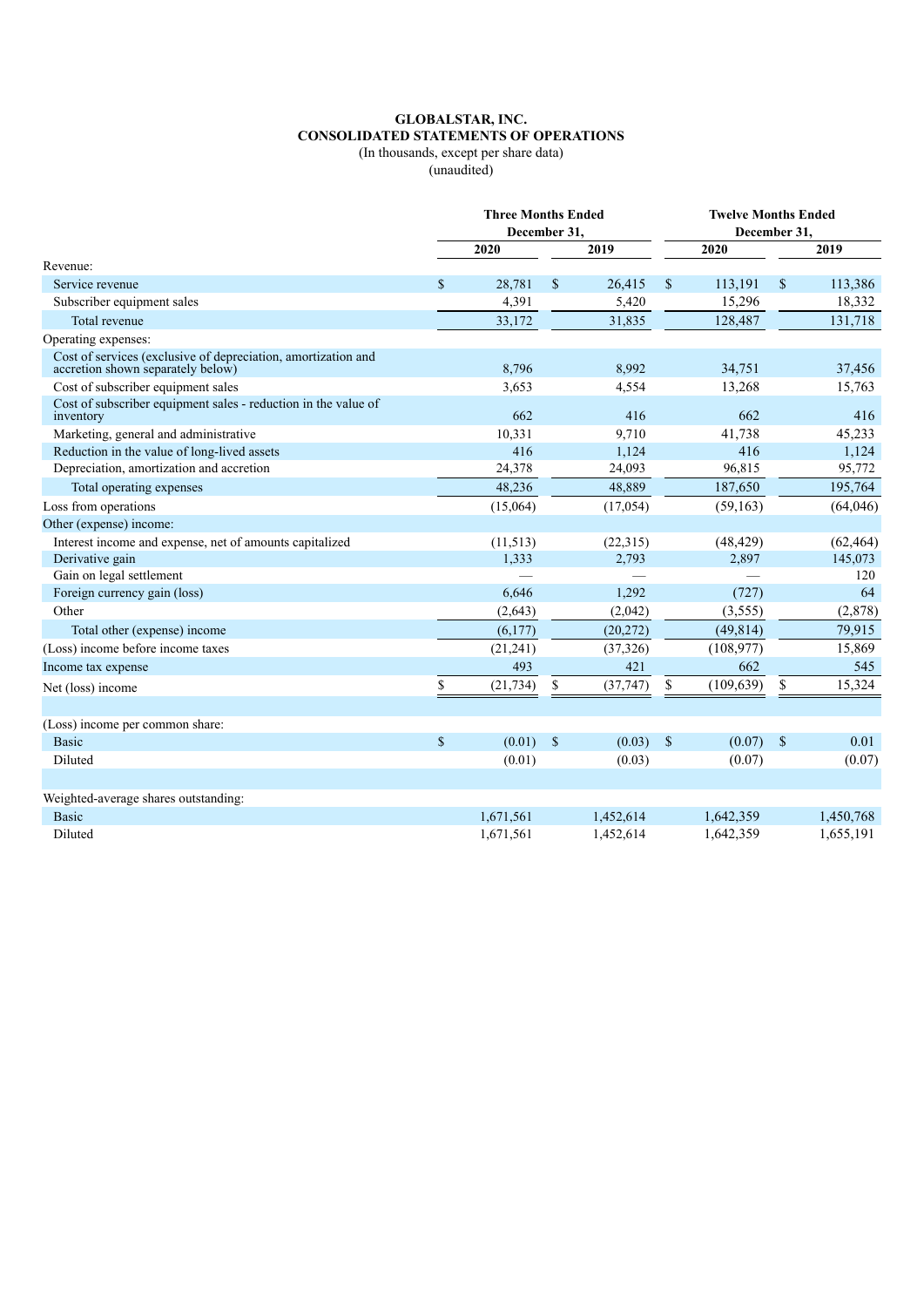### **GLOBALSTAR, INC. RECONCILIATION OF GAAP NET INCOME (LOSS) TO NON-GAAP ADJUSTED EBITDA** (In thousands) (unaudited)

|                                                      |    | <b>Three Months Ended</b><br>December 31, |                |         | <b>Twelve Months Ended</b><br>December 31, |            |               |           |  |
|------------------------------------------------------|----|-------------------------------------------|----------------|---------|--------------------------------------------|------------|---------------|-----------|--|
|                                                      |    | 2020                                      | 2019           |         |                                            | 2020       |               | 2019      |  |
| Net (loss) income                                    | S  | (21, 734)                                 | (37, 747)<br>S |         | <sup>\$</sup>                              | (109, 639) | <sup>\$</sup> | 15,324    |  |
|                                                      |    |                                           |                |         |                                            |            |               |           |  |
| Interest income and expense, net                     |    | 11,513                                    | 22,315         |         |                                            | 48,429     |               | 62,464    |  |
| Derivative gain                                      |    | (1,333)                                   | (2,793)        |         |                                            | (2,897)    |               | (145,073) |  |
| Income tax expense                                   |    | 493                                       |                | 421     |                                            | 662        |               | 545       |  |
| Depreciation, amortization, and accretion            |    | 24,378                                    | 24,093         |         |                                            | 96,815     |               | 95,772    |  |
| <b>EBITDA</b>                                        |    | 13,317                                    | 6,289          |         |                                            | 33,370     |               | 29,032    |  |
|                                                      |    |                                           |                |         |                                            |            |               |           |  |
| Non-cash reduction in the value of inventory         |    | 662                                       |                | 416     |                                            | 662        |               | 416       |  |
| Non-cash reduction in the value of long-lived assets |    | 416                                       |                | 1,124   |                                            | 416        |               | 1,124     |  |
| Non-cash compensation                                |    | 1,783                                     |                | 1,595   |                                            | 5,808      |               | 6,162     |  |
| Foreign exchange and other                           |    | (5,852)                                   |                | (1,157) |                                            | 1,629      |               | 235       |  |
| Debt refinancing third party fees                    |    | 308                                       |                | 2,451   |                                            | 1,113      |               | 5,232     |  |
| Revenue recognition related to terminated contract   |    | (2,915)                                   |                |         |                                            | (2,915)    |               |           |  |
| Non-cash settlement of pension plan                  |    | 2,075                                     |                | 455     |                                            | 2,075      |               | 455       |  |
| Non-cash adjustment to international operations      |    |                                           |                | 334     |                                            |            |               | 927       |  |
| Merger and shareholder litigation costs (recovery)   |    |                                           | (1,709)        |         |                                            |            |               | (1,820)   |  |
| Gain on legal settlement                             |    |                                           |                |         |                                            |            |               | (120)     |  |
| Change to estimated impact upon adoption of ASC 606  |    |                                           |                |         |                                            |            |               | (3,885)   |  |
| Adjusted EBITDA <sup>(1)</sup>                       | \$ | 9,794                                     | \$             | 9,798   | $\mathbb{S}$                               | 42,158     | \$            | 37,758    |  |

(1) EBITDA represents earnings before interest, income taxes, depreciation, amortization, accretion and derivative (gains)/losses. Adjusted EBITDA excludes non-cash compensation expense, reduction in the value of assets, foreign exchange (gains)/losses, and certain other non-recurring charges as applicable. Management uses Adjusted EBITDA in order to manage the Company's business and to compare its results more closely to the results of its peers. EBITDA and Adjusted EBITDA do not represent and should not be considered as alternatives to GAAP measurements, such as net income/(loss). These terms, as defined by us, may not be comparable to similarly titled measures used by other companies.

The Company uses Adjusted EBITDA as a supplemental measurement of its operating performance. The Company believes it best reflects changes across time in the Company's performance, including the effects of pricing, cost control and other operational decisions. The Company's management uses Adjusted EBITDA for planning purposes, including the preparation of its annual operating budget. The Company believes that Adjusted EBITDA also is useful to investors because it is frequently used by securities analysts, investors and other interested parties in their evaluation of companies in similar industries. As indicated, Adjusted EBITDA does not include interest expense on borrowed money or depreciation expense on our capital assets or the payment of income taxes, which are necessary elements of the Company's operations. Because Adjusted EBITDA does not account for these expenses, its utility as a measure of the Company's operating performance has material limitations. Because of these limitations, the Company's management does not view Adjusted EBITDA in isolation and also uses other measurements, such as revenues and operating profit, to measure operating performance.